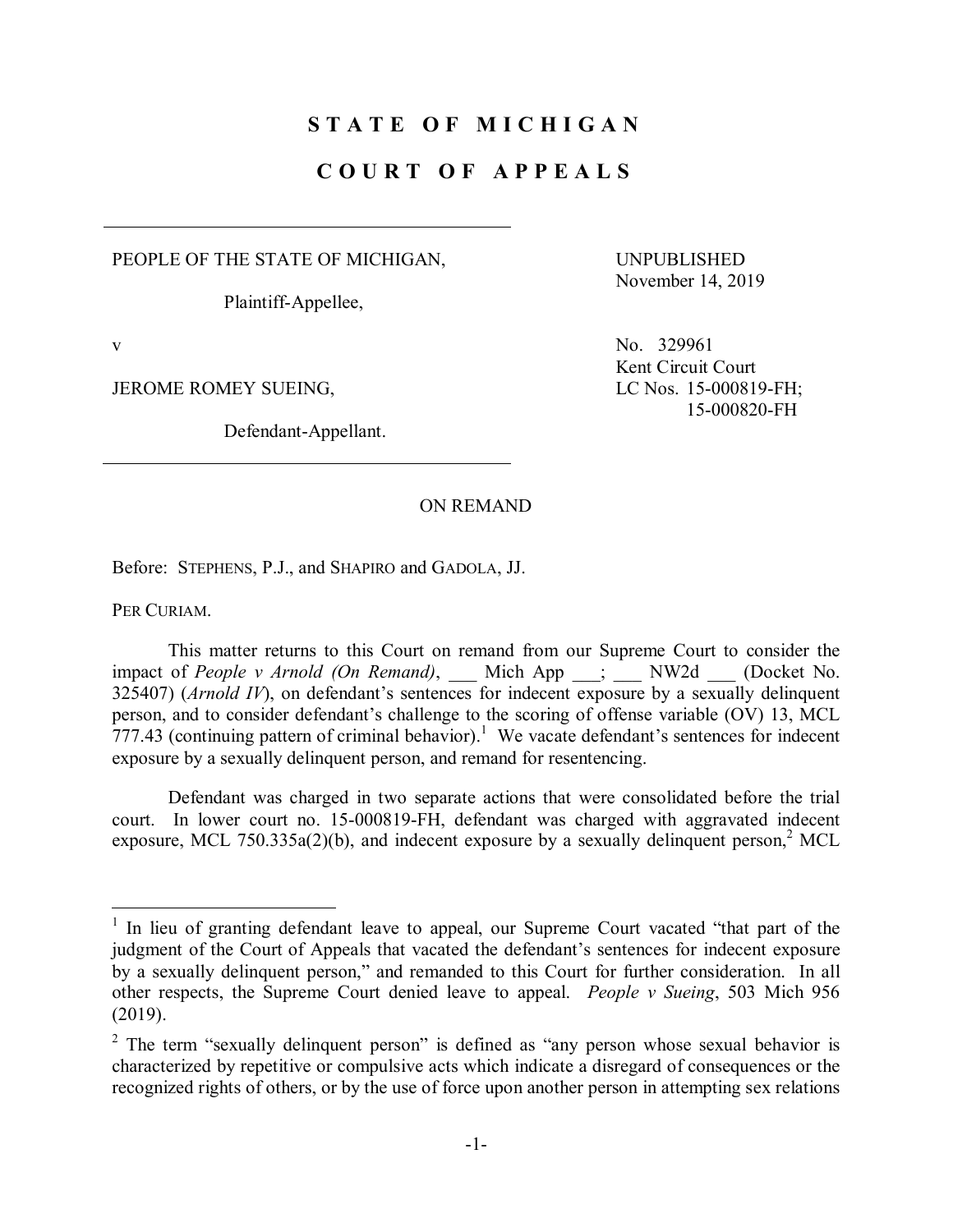750.335a(2)(c), after defendant exposed his penis and began masturbating while sitting at a table near a woman at the Grand Rapids Downtown Market on January 9, 2015. In lower court no. 15-000820-FH, defendant was charged with aggravated indecent exposure and indecent exposure by a sexually delinquent person after he exposed his penis and masturbated while sitting next to a woman in the lobby of an art school in Grand Rapids on January 12, 2015. In each of the consolidated cases, defendant was convicted by a jury of aggravated indecent exposure and indecent exposure by a sexually delinquent person, MCL 750.335a(2)(b) and (c).<sup>3</sup>

The trial court sentenced defendant as a fourth-offense habitual offender, MCL 769.12, to concurrent sentences of 24 months to 15 years' imprisonment for the aggravated indecent exposure convictions and 20 to 40 years' imprisonment for the indecent exposure by a sexually delinquent person convictions. In sentencing defendant, the trial court assigned 25 points to OV 13 because of a third incident that had occurred in January 2014, when defendant sat next to two 17-year-old girls at a coffee shop and, according to one of the girls, put his hand inside his pants and began rubbing himself near his penis and appeared to be masturbating, but did not expose his penis.

Defendant appealed as of right to this Court. Among other issues, defendant contended that the trial court erred in relying upon the uncharged 2014 incident in scoring OV 13. This Court vacated defendant's convictions and sentences for aggravated indecent exposure, affirmed his convictions for indecent exposure by a sexually delinquent person, vacated his sentences associated with those two convictions, and remanded to the trial court for sentencing to one day to life in prison, consistent with MCL 750.335a(2)(c), and in accordance with this Court's thenvalid decision in *People v Campbell*, 316 Mich App 279; 894 NW2d 72 (2016), overruled by *People v Arnold*, 502 Mich 438, 444 (2018). This Court did not address defendant's contention that the trial court erred by scoring 25 points for OV 13, having determined that the trial court was required to sentence defendant to the mandatory indeterminate term imposed by MCL 750.335a(2)(c).

Defendant sought leave to appeal to our Supreme Court. While defendant's application was pending, the Supreme Court issued its decision in *People v Arnold*, 502 Mich 438, 444; 918 NW2d 164 (2018) (*Arnold III*), remanding that case to this Court and holding that the one-dayto-life sentence stated in MCL 750.335a(2)(c) is not mandatory, but rather is one optional sentence a trial court can impose under that statute "alongside and not to the exclusion of other available options." *Id*. at 469. In this case, in lieu of granting defendant leave to appeal, our Supreme Court vacated "that part of the judgment of the Court of Appeals that vacated the defendant's sentences for indecent exposure by a sexually delinquent person," *Sueing*, 502 Mich at 956, and remanded this case to this Court, directing us to hold this case in abeyance pending the decision of this Court in *Arnold IV*, and thereafter to reconsider this case in light of *Arnold IV*. The Supreme Court also directed us to consider defendant's challenge to the assessment of

of either a heterosexual or homosexual nature, or by the commission of sexual aggressions against children under the age of 16." MCL 750.10a.

<sup>3</sup> Indecent exposure by a sexually delinquent person is a Class A felony under MCL 777.16q, with a statutory maximum sentence of life imprisonment. *Arnold IV*, Mich App at ; slip op at 2.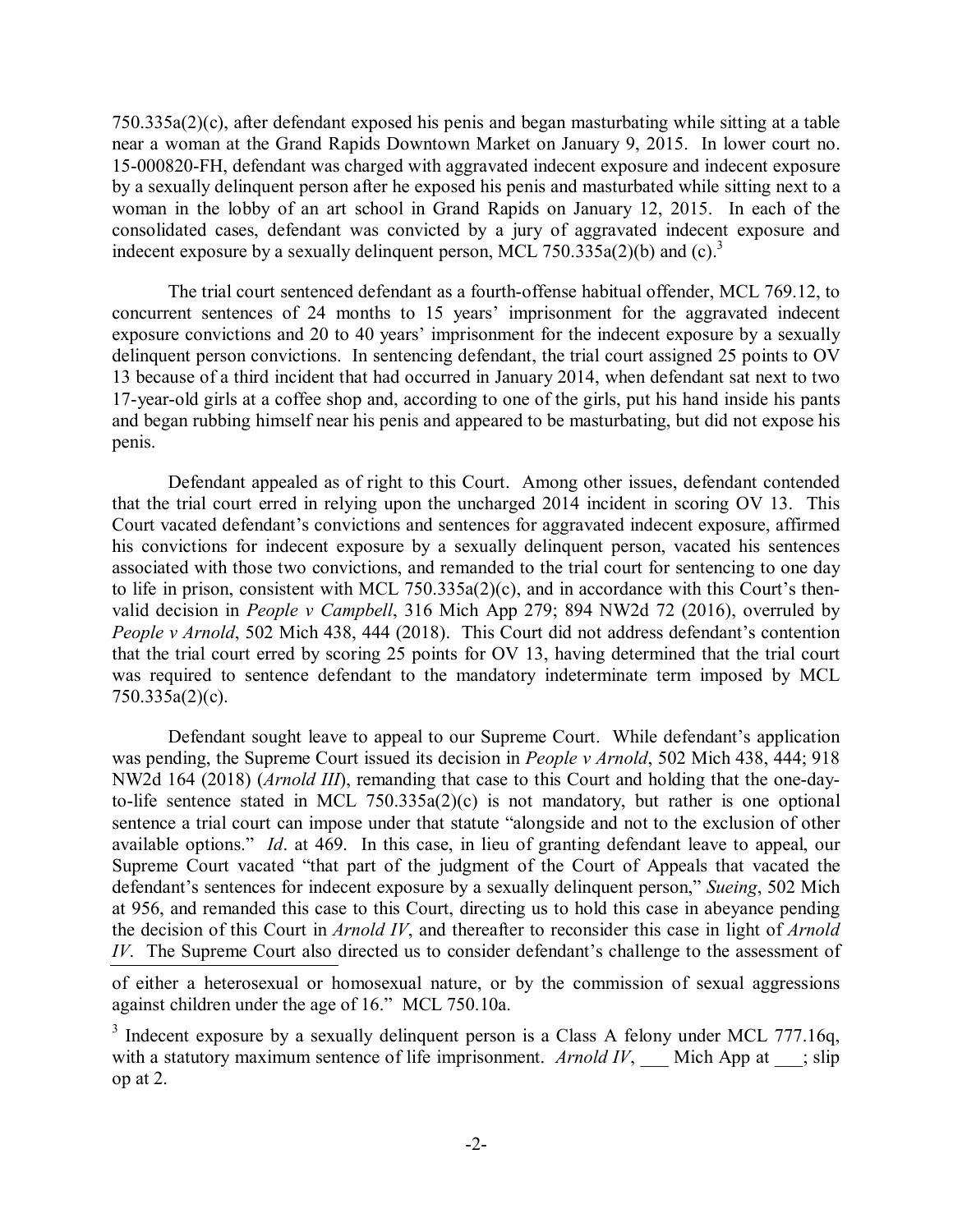points under OV 13. This Court has since issued its opinion in *Arnold IV*, and we now reconsider defendant's sentence in accordance with the Supreme Court's remand order.

In *Arnold IV*, this Court concluded that "the sentencing guidelines provide another option or alternative, in addition to the sexual delinquency scheme, when sentencing an individual convicted of indecent exposure." *Arnold IV*, Mich App at ; slip op at 1. Thus, a trial court sentencing a defendant convicted of indecent exposure by a sexually delinquent person may sentence that defendant to either " '1 day to life' under MCL 750.335a(2)(c), or to a term consistent with the advisory sentencing guidelines." *Id.* at ; slip op at 11. We therefore conclude that under the rule announced in *Arnold IV*, the trial court in this case did not err by using the sentencing guidelines to calculate defendant's sentence.

However, resentencing by the trial court in this case nonetheless is required because the trial court erred in scoring OV 13. Under MCL 777.43(1)(c), 25 points are assigned to OV 13 if "[t]he offense was part of a pattern of felonious criminal activity involving 3 or more crimes against a person[.]" To determine the appropriate points under OV 13, "all crimes within a 5 year period, including the sentencing offense, shall be counted regardless of whether the offense resulted in a conviction." MCL 777.43(2)(a). We review the trial court's factual determinations under the sentencing guidelines for clear error, and the trial court's determinations must be supported by a preponderance of the evidence. *People v Hardy*, 494 Mich 430, 438; 835 NW2d 340 (2013).

Here, the three offenses considered by the trial court included the uncharged 2014 incident. There is, however, no evidence that defendant exposed himself during the 2014 incident. A person is guilty of indecent exposure if the person "knowingly make[s] any open or indecent exposure of his or her person or the person of another." MCL 750.335a(1). This Court has observed that the word "exposure" has been defined as "disclosure to view," and "indecent exposure" has been defined as "an intentional exposure of part of one's body (as the genitals) in a place where such exposure is likely to be an offense against the generally accepted standards of decency in a community." *People v Vronko*, 228 Mich App 649, 654; 579 NW2d 138 (1998) (quotation marks and citations omitted). Although there is no requirement that the exposure be witnessed to constitute "indecent exposure," the conduct must have occurred. Here, the 2014 incident cannot be counted as a prior act of indecent exposure for purposes of scoring OV 13 because there is no evidence that exposure occurred. See *id*. at 656-657. Because removing these points changes defendant's minimum sentence range from 126 to 420 months to 108 to 360 months,<sup>4</sup> resentencing is required. *People v Biddles*, 316 Mich App 148, 165; 896 NW2d 461 (2016).

<sup>&</sup>lt;sup>4</sup> Defendant was convicted as a fourth-offense habitual offender. See MCL 777.62, and MCL 777.21(3)(c).